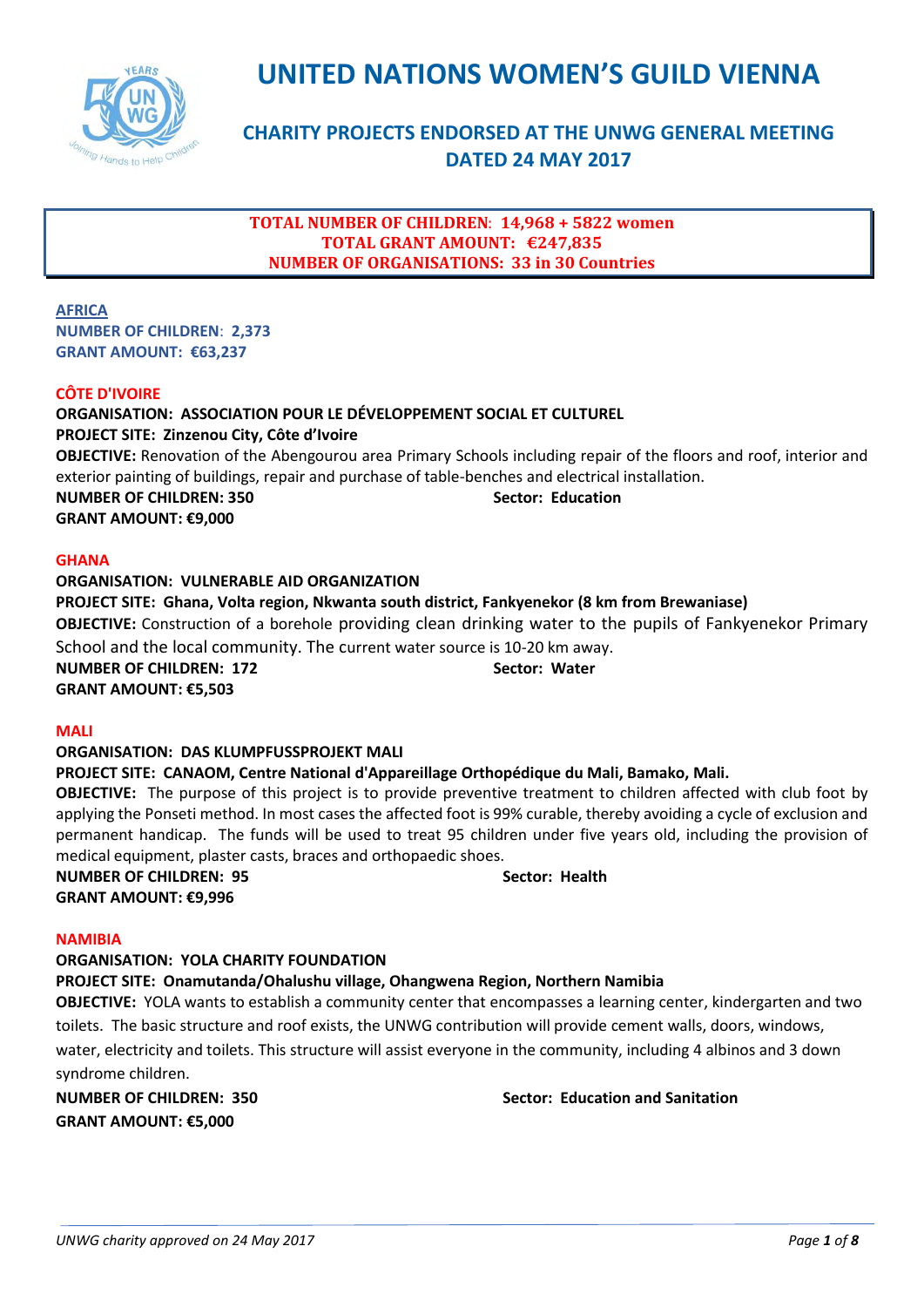### **SENEGAL**

### **ORGANISATION: ÉDUCATION SPÉCIALISÉE TECHNIQUE D'EXPRESSION ET DE LOISIRS**

**PROJECT SITE: Bira Ouakam, Dakar, SENEGAL**

**OBJECTIVE:** Construction and equipping of art therapy and vocational training workshops for children and teenagers with disabilities - Autism, psychosis, Down syndrome, Cerebral palsy. Contribution to set up facility on 105 q.m. terrace.

**GRANT AMOUNT: €4,605**

**NUMBER OF CHILDREN: 51 Sector: Education and Special Needs** 

### **SOUTH AFRICA**

**ORGANISATION: HANDS OF HONOUR**

**PROJECT SITE: Koraal Street, Ottery, Cape Town, South Africa**

**OBJECTIVE:** This project aims to build mobile classrooms/libraries, 'Angel Classroom on Wheels', to solve the lack of space and resources in Early Learning Centres. 33 Early Learning Centres will receive their own Angel Classroom on Wheels. These mobile classrooms will be equipped with books, learning resources and tools, and teaching aids. **NUMBER OF CHILDREN: 825 Sector: Education GRANT AMOUNT: \$10,540**

### **TOGO**

**ORGANISATION: SYNERGIE D'ACTION POUR UN DÉVELOPPEMENT APPROPRIÉ PROJECT SITE: Bagbé Kpédzi, 37km south-west of Lomé, Togo OBJECTIVE:** A school building with 3 classrooms will be constructed at Bagbé Kpédzi Primary School replacing the existing dilapidated huts and thereby enhancing the learning environment. **NUMBER OF CHILDREN: 130 GRANT AMOUNT: €9,458 Sector: Education**

### **UGANDA**

**ORGANISATION: ROCK JOY OF TRUST, UK PROJECT SITE: Lady Grace School, Bukobogo, Near Kalisizo, Rakkai District, Uganda OBJECTIVE:** Building a Nursery block with 3 classrooms for Lady Grace School so children will not have to walk 5 miles to attend school. Nursery aged children will have a secure environment to learn and play instead of being unattended while their parents work in the fields. The structure will also ensure that the educational equipment is secure without risk of theft or damage by rain. **NUMBER OF CHILDREN: 400 GRANT AMOUNT: €10,000 Sector: Education**

**ASIA NUMBER OF CHILDREN**: **8,811 + 5765 women GRANT AMOUNT: €55,361**

### **CAMBODIA**

**ORGANISATION**: **SEE BEYOND BORDERS, UK**

**PROJECT SITE: Lvea Chas Primary School, Bavel District, Battambang Province, Cambodia**

**OBJECTIVE**: Lvea Chas primary school in Bavel district has one very old classroom for the kindergarten class. It does not have proper walls or roof and is in disrepair. The school has accepted 56 children into this kindergarten class, which is significantly higher than the recommended class size in Cambodia. There are, in fact, 139 kindergarten-aged children in the community but the school had to turn 86 away due to a lack of classroom space. This project involves the construction of a new building and this will have three classrooms with weatherproof walls and roof. This will enable them to have three kindergarten classes and enroll all the kindergarten-aged children who are in the community.

### **NUMBER OF CHILDREN**: **139 Sector: Education GRANT AMOUNT: \$4,419**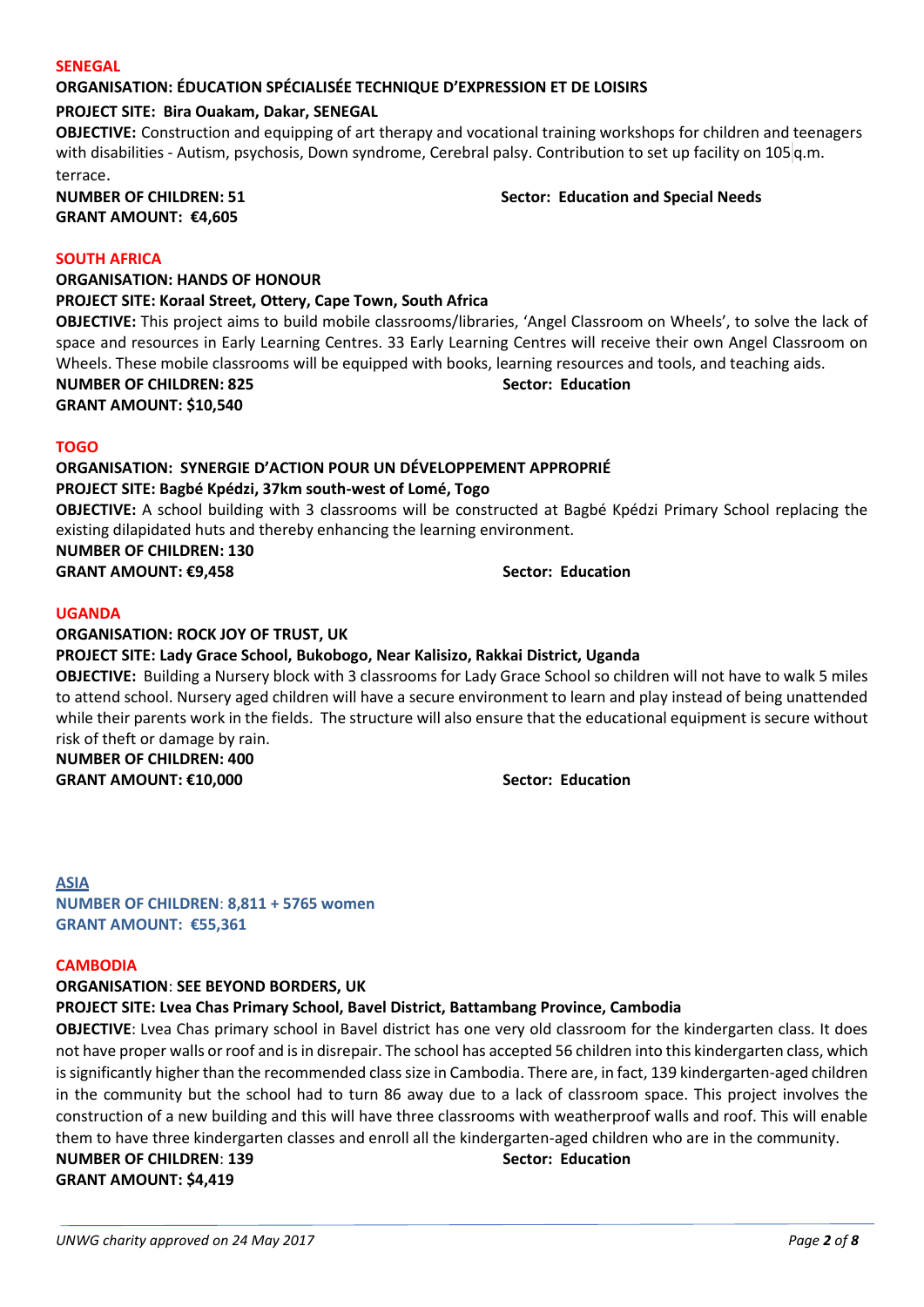# **PROJECT SITE: Qianchuan Village, Qianchuan Township, Hequ County, Yizhou, Shanxi Province, China OBJECTIVE:** This project will provide 50 sets of desks and chairs, 7 blackboards and 20 dining tables and chairs for the underprivileged children

**NUMBER OF CHILDREN: 102 Sector: Education GRANT AMOUNT: €4,320**

# **INDIA**

**CHINA** 

**ORGANISATION: ANCHALIK JANA KALYAN ANUSTHAN PROJECT SITE: Urban Primary Health Centre, Brajrajnagar, Jharsuguda District, Orissa, India OBJECTIVE:** The project is in a slum area of Brajrajnagar, Jharsuguda District. Requesting basic medical equipment to function as a normal health clinic and offer improved health care to the community and underprivileged from slum areas.

**NUMBER OF CHILDREN**: **7081 plus 5765 women Sector: Health GRANT AMOUNT: \$9,995**

# **INDIA**

**ORGANISATION: LITTLE STARS SCHOOL PROJECT SITE: Shivpuri Colony, Nagwa Varanasi, Uttar Pradesh, India OBJECTIVE:** Classroom furniture will be refurbished and restored. The school takes in street children, providing nurture, shelter and education. **NUMBER OF CHILDREN: 688 Sector: Education GRANT AMOUNT: €2,655**

# **INDONESIA**

# **ORGANISATION: YAYASAN PEDULI KEMANUSIAAN BALI PROJECT SITE: Kesiman Kertalangu Village, East Denpasar Bali, Indonesia OBJECTIVE:** Providing equipment for children with physical disabilities in Bali, including therapy wedges, rolling foam, infrared machines and lamps, wrist and ankle weights, 20 wheelchairs, tripod canes, walkers, corner chair and a therapy

table. **NUMBER OF CHILDREN: 172 Sector: Health GRANT AMOUNT: \$5,864**

# **KYRGYZSTAN**

**ORGANISATION: CHILDREN'S REHABILITATION CENTRE PROJECT SITE: Repina, Bischkek, Kyrgyzstan OBJECTIVE:** Doors and windows will be replaced and an access ramp will be built for special needs children. **NUMBER OF CHILDREN**: **44 Sector: Shelter GRANT AMOUNT: €6,848**

# **NEPAL**

**ORGANISATION: HELP FOR CHILDREN BEILNGRIES-KATHMANDU PROJECT SITE: Shree Mahalaxmi Higher Secondary School, Lubhu, Lalitpur District, Nepal OBJECTIVE:** Library block building construction on first floor of existing ground floor sports room block **NUMBER OF CHILDREN: 370 Sector: Education GRANT AMOUNT: €10,000**

# **NEPAL**

**ORGANISATION: FORENINGEN FOR GATUBARN (Society for Street Children) NEPAL PROJECT SITE**: **Rathankot School, Rathankot, Nepal OBJECTIVE:** Providing school furniture for newly built school which was destroyed by the earthquake. Furniture includes desks, chairs, blackboards and bookshelves. **NUMBER OF CHILDREN: 130 Sector: Education GRANT AMOUNT: €6,580**

**ORGANISATION: HEQU COUNTY QIANCHUAN SCHOOL**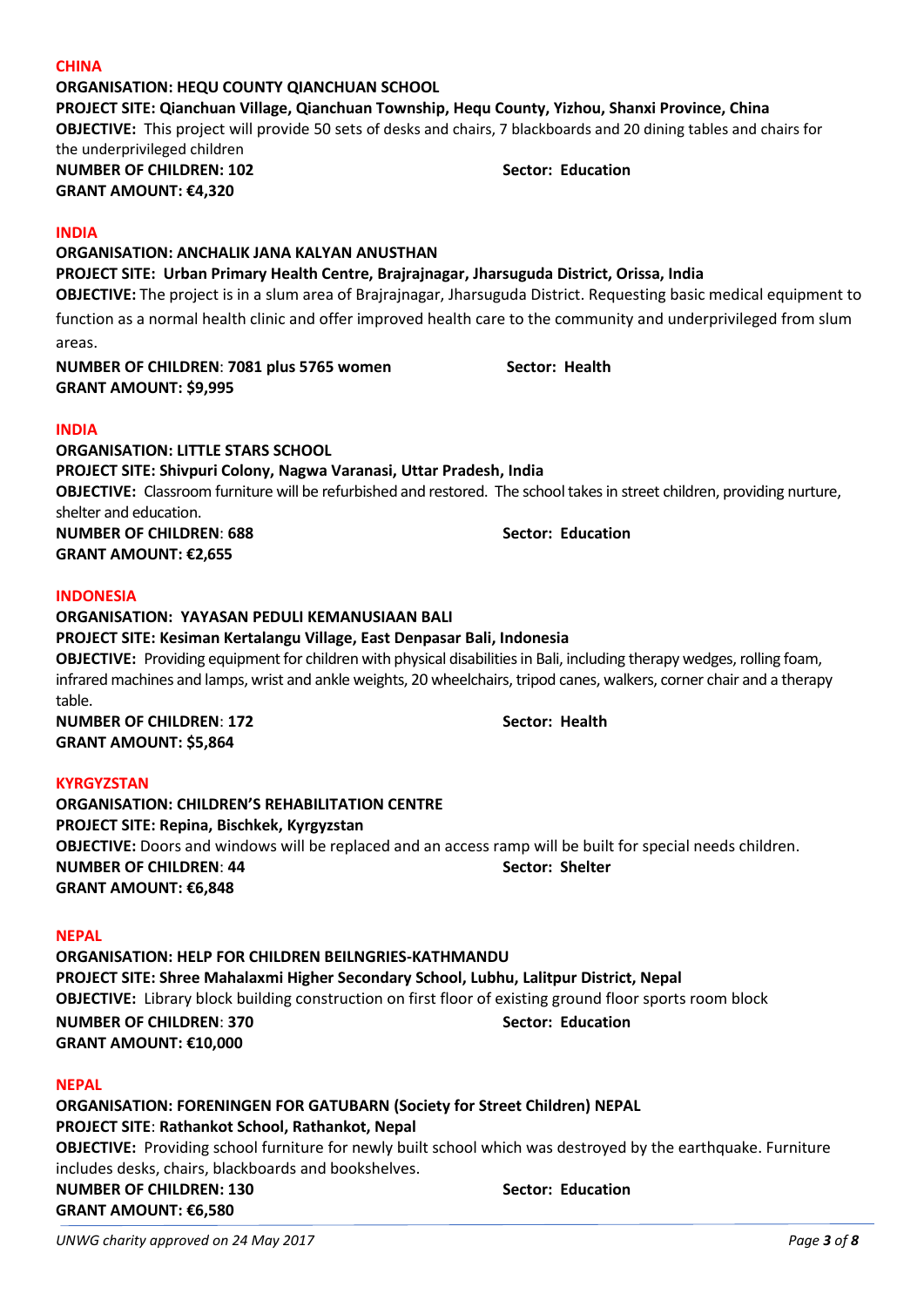### **SRI LANKA**

**ORGANISATION: METH CARE EARLY CHILDHOOD EDUCATION, DAY CARE AND COMMUNITY DEVELOPMENT CENTRE PROJECT SITE**: **De Soysa Road, Moratumulla, Moratuwa, Sri Lanka OBJECTIVE:** Upgrading the 75 year old nursery school facilities and furniture **NUMBER OF CHILDREN: 85 Sector: Education GRANT AMOUNT: €6,345**

**EUROPE NUMBER OF CHILDREN**: **1,516 GRANT AMOUNT: €40,699**

### **AUSTRIA**

# **ORGANISATION: MAKE ME SMILE THERAPEUTISCHE GEMEINSCHAFTEN**

**PROJECT SITE: Ebenfurth, Austria**

**OBJECTIVE:** The Make Me Smile TG operates educational and integration-based therapeutic communities assisting children suffering from Asperger's Syndrome, bipolar disorder, post traumatic symptoms, social and psychiatric disorders, abuse and neglect. Make Me Smile TG is requesting therapeutic tools and also wishes to form a band, teaching the children in their care to use the instruments and foster self-confidence. The contribution will enable purchase of musical instruments, specialist powerbooks aiding self-healing of children in crisis situations and computers for use in homes TG Vienna, TG Ebenfurth and TG Neufeld.

**NUMBER OF CHILDREN**: **50 SECTOR: Special Needs GRANT AMOUNT: €7,000**

### **BOSNIA & HERZEGOVINA**

**ORGANISATION: JAVNA USTANOVA OSNOVNA SKOLA "SVETI SAVA", ROGATICA ("ST.SAVA" PRIMARY SCHOOL) PROJECT SITE: St. Sava Primary School, Rogatica, Bosnia & Herzegovina OBJECTIVE:** Providing the St. Stava Primary School which was built in 1975 with a new heating system/radiators for 15 classrooms. **NUMBER OF CHILDREN**: **843 SECTOR: Education GRANT AMOUNT: €9,859**

**MONTENEGRO**

### **ORGANISATION: ZENSKA ALIJANSA ZA RAZVOJ (WOMEN'S ALLIANCE FOR DEVELOPMENT)**

**PROJECT SITE: Niksic, Montenegro**

**OBJECTIVE:** Renovation of an Educational Centre for street children, including electrics, furniture, bannister repairs, installation of windows and doors.

**GRANT AMOUNT: €5,000**

**NUMBER OF CHILDREN**: **23 SECTOR: Education and Shelter**

### **SERBIA**

**ORGANISATION: "ZVONČICA" CHILDHOOD CANCER PARENT ORGANIZATION**

### **PROJECT SITE: Mother and Child Health Care Institute of Serbia, Belgrade, Serbia**

**OBJECTIVE:** Renovation of the 'Family Home' to improve the environment during treatment and allow child patients and parents to stay during therapy. Upgrading the facilities will ensure that hygienic standards are met. **NUMBER OF CHILDREN**: **200 SECTOR: Shelter GRANT AMOUNT: €8,937**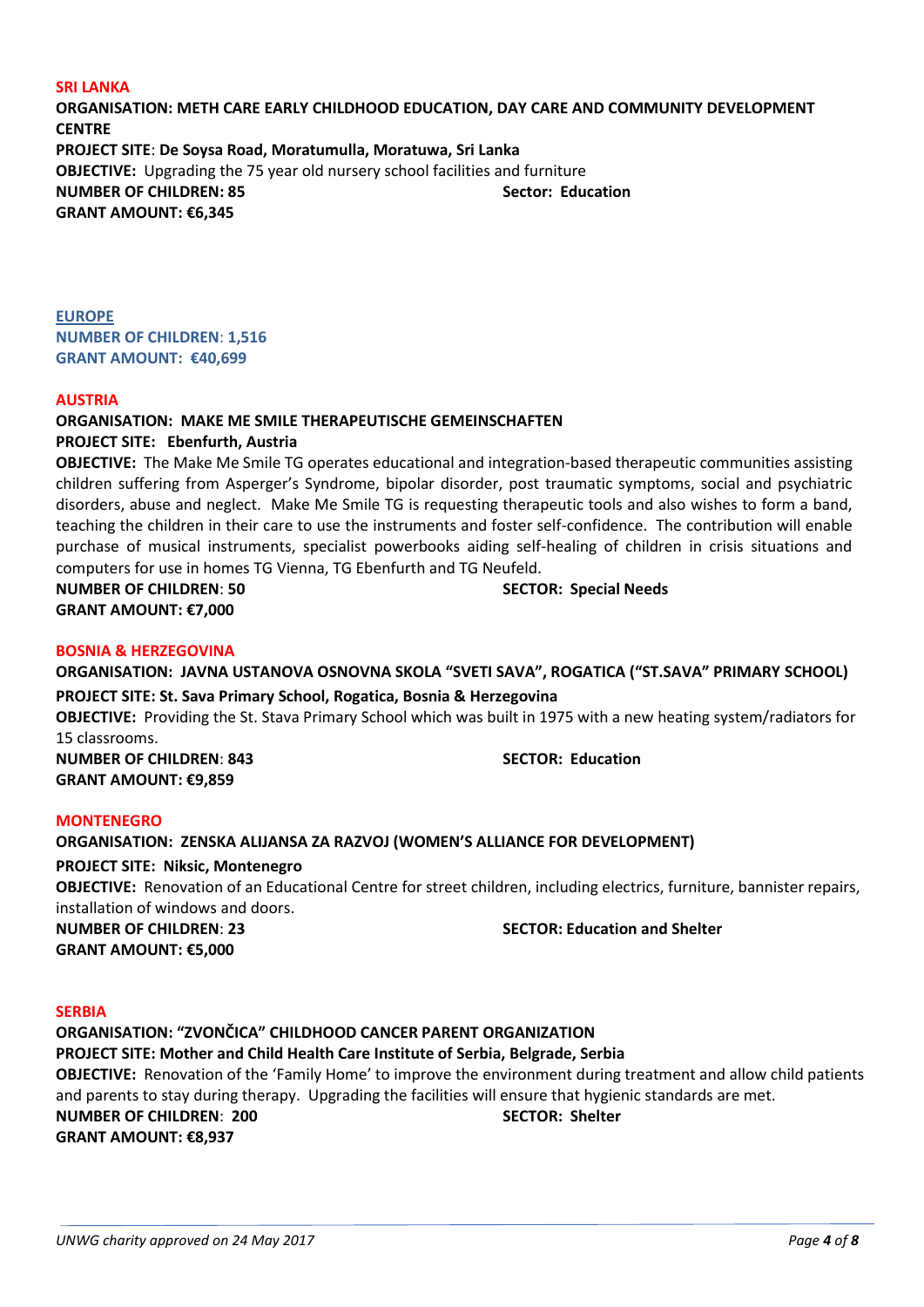### **UKRAINE**

# **ORGANISATION: CHARITABLE FOUNDATION ZAPORUKA**

**PROJECT SITE: Western Ukrainian Specialized Paediatric Medical Centre, Lviv, Ukraine**

**OBJECTIVE:** Continuation of last year's project. This year, 2 patient units will be renovated for the Department of Hematology and Intensive Chemotherapy ensuring improved health care, hygienic sanitary facilities and a nurturing environment for critically ill children.

**NUMBER OF CHILDREN**: **400 SECTOR: Health GRANT AMOUNT: €9,903**

**LATIN AMERICA NUMBER OF CHILDREN**: **735 + 57 women GRANT AMOUNT: €35,626**

### **BRAZIL**

# **ORGANISATION: ASSOCIACAO AMIGOS DA CASA DA AMIZADE PROJECT SITE: Paraisopolis, Sao Paulo, Brazil OBJECTIVE:** Rebuilding facilities at Casa da Amizade, a community centre for children, after being destroyed by fire in May 2016. The funds will contribute to Phase I of the project, construction materials for a kitchen, two bathrooms, classrooms and storage. **NUMBER OF CHILDREN**: **80 SECTOR: Shelter**

**GRANT AMOUNT: \$10,400**

### **CUBA**

**ORGANISATION: OFICINA DEL HISTORIADOR DE LA CUIDAD DE LA HABANA PROJECT SITE: Havana, Cuba OBJECTIVE:** Providing 18 special wheelchairs for children with cerebral palsy to help with posture and mobility. **NUMBER OF CHILDREN**: **18 SECTOR: Special needs and Health GRANT AMOUNT: €9,360**

### **GUATEMALA**

# **ORGANISATION: SMALL CHANGE 4 BIG CHANGE PROJECT SITE: Santa Catarina Barahona, Sacatepequez, Guatemala OBJECTIVE:** This project provides sustainable health and education for indigenous children and their mothers. However, they informed us that most of the required funds have already been received therefore we will only provide funds for 16 ecological stoves. **NUMBER OF CHILDREN**: **137 plus 57 women SECTOR: Health and Education**

**GRANT AMOUNT: \$2,450**

# **HAITI**

**ORGANISATION: TERRE DES JEUNES PROJECT SITE: Gonaives, Haiti OBJECTIVE:** Project on nutrition, agriculture, health and support to orphans and vulnerable children of the Gonaives region. We will provide garden tools, wheelbarrows, greenhouse x 4, soil, seeds etc. for gardens in 5 schools. **NUMBER OF CHILDREN**: **300 SECTOR: Health and Food Safety GRANT AMOUNT: \$8,265**

### **NICARAGUA**

**ORGANISATION: ASOCIACION NICARAGÜENSE PARA EL DESARROLLO SOSTENIBLE PROJECT SITE: Zapote Pueblo Viejo community, Matagalpa, Nicaragua OBJECTIVE:** Drinking water and sanitation for 200 (5-15 years) indigenous rural children from the primary school of the Zapote Pueblo Viejo community. **NUMBER OF CHILDREN**: 2**00 SECTOR: Water and Sanitation GRANT AMOUNT: \$7,500**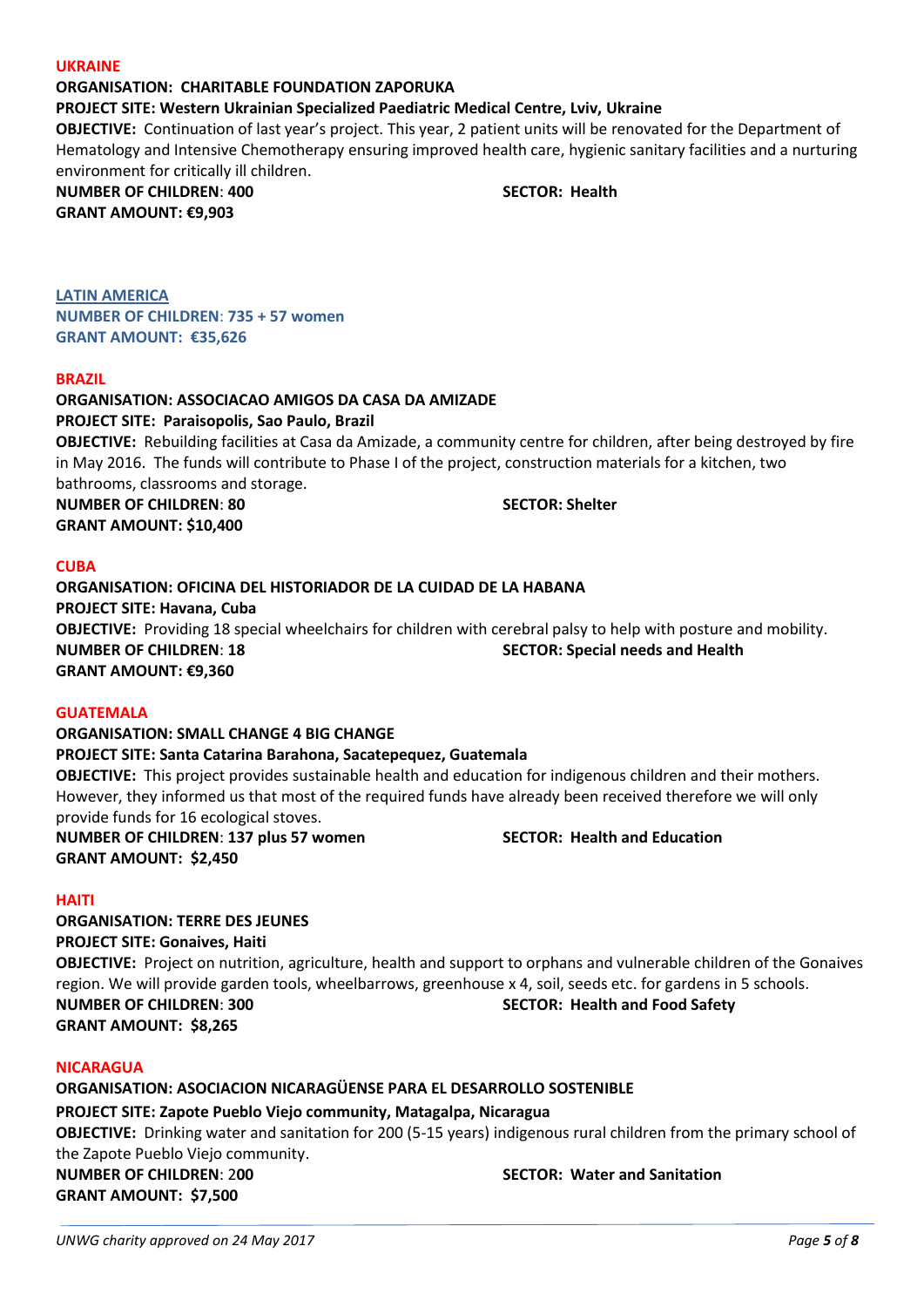# **EGYPT**

**ORGANISATION: CHILD NEUROLOGY CARING SOCIETY IN ALEXANDRIA**

# **PROJECT SITE: Alexandria, Egypt**

**OBJECTIVE:** An integrated system for the rehabilitation of children with cerebral palsy. Equipment for rehabilitation, swimming pool for muscle treatment.

**GRANT AMOUNT: \$7,830**

**NUMBER OF CHILDREN**: **240 SECTOR: Health and Special Needs**

### **JORDAN**

**ORGANISATION: OUR LADY OF PEACE CENTER FOR PERSONS WITH DISABILITIES PROJECT SITE: Jordan OBJECTIVE:** Distribution of prostheses and orthoses to physical disability amputation patients and different kinds of deformities. Targets Syrian refugees and less privileged Jordanians – free treatment. **NUMBER OF CHILDREN**: **114 SECTOR: Health GRANT AMOUNT: €10,000**

### **SUDAN**

**ORGANISATION: LABENA WOMEN ORGANIZATION FOR DEVELOPMENT AND CAPACITY BUILDING PROJECT SITE: Wadelhori village, Gedarif State, Sudan**

**OBJECTIVE:** Building construction of living quarters (2 rooms for boys and 4 rooms for girls) to accommodate students travelling from remote areas. The rooms will provide a safe environment and ensure pupils are able to obtain a secondary school education.

**NUMBER OF CHILDREN**: **398 SECTOR: Shelter GRANT AMOUNT: \$10,313**

**UN-COACTION NUMBER OF CHILDREN: 781 GRANT AMOUNT: €26,259**

### **UNHCR-FPSC, JORDAN**

**PROJECT TITLE: TO IMPROVE THE LIVING CONDITIONS OF SYRIAN CHILDREN WITH DISABILITIES (CWDS) IN AZRAQ AND ZA´ATARI SYRIAN REFUGEE CAMPS**

**DESCRIPTION:** High quality equipment for the two FPSC Clinics, one of them located on Za´atari Camp (District No. 10), the fifth biggest refugee camp in the world (population: 79,597) and at Village number 2 on Azraq Camp (population: 54,024), focused on children with disability. The requested equipment comprises: 23 sports wheelchairs, 2 shoulder wheels, 3 mobile mirrors, 2 therapy tables and 1 stall bar.

**NUMBER OF CHILDREN**: **601 SECTOR: Health GRANT AMOUNT: €9,929**

### **IAEA-PACT, KENYA**

# **PROJECT TITLE: UPGRADING KENYATTA NATIONAL HOSPITAL'S PEDIATRIC RETINOBLASTOMA WARD: CHILDREN'S DAY CARE AND MOTHER'S WASHROOM**

**DESCRIPTION:** The Division of the Programme of Action for Cancer Therapy (PACT) was created by the IAEA to help fight the growing cancer crisis in the developing world. Upgrading playroom/education centre and sanitation facility in the retinoblastoma ward of the hospital. Retinoblastoma mostly affects children aged 0-5 years who are therefore accompanied by their mothers and undergo treatment for up to 6 months.

**NUMBER OF CHILDREN**: **100 SECTOR: Health GRANT AMOUNT: €9,978**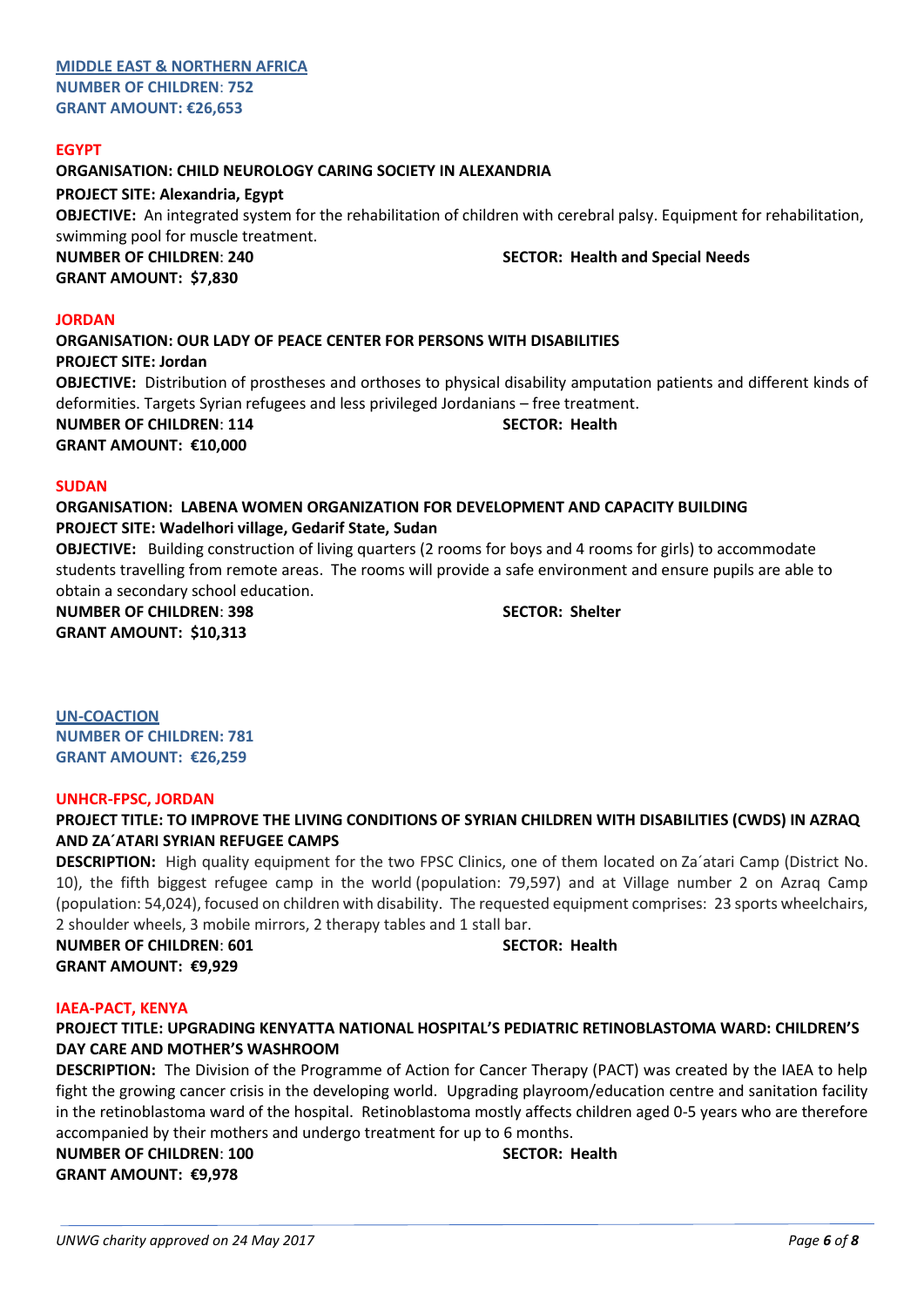### **IAEA-PACT, MONGOLIA**

**PROJECT TITLE: IMPROVING TREATMENT DELIVERY AND COMFORT FOR CHILDREN WITH CANCER IN MONGOLIA DESCRIPTION**: The Division of the Programme of Action for Cancer Therapy (PACT) was created by the IAEA to help fight the growing cancer crisis in the developing world. Approximately 80 child cancer patients receive radiation and chemotherapy treatment (initial and follow up cycles) per year at the National Cancer Centre of Mongolia. Requesting immobilization equipment for young patients during radiation and a child size defibrillator for emergency situations.

**NUMBER OF CHILDREN: 80 children per year SECTOR: Health GRANT AMOUNT: €6,352**

NB: Due to foreign exchange variance and conversion, there may be slight variances in the amount approved, received and audited.